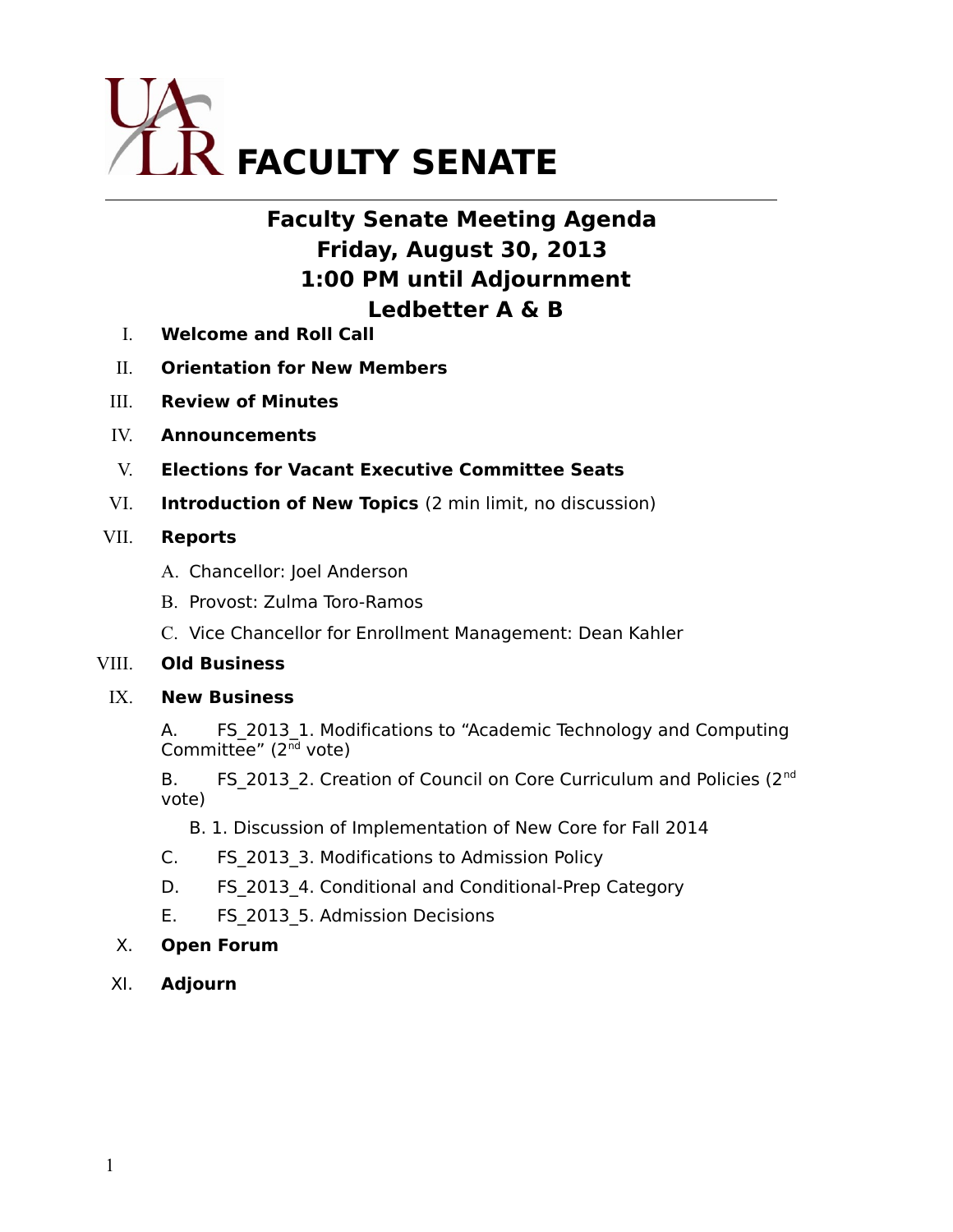### **Motion. FS\_2013\_1. Academic Technology and Computing Committee (legislation: 3/5 majority. 2Nd vote)** From Executive Committee. No second needed.

That the following be adopted to replace the current charge of the Academic Technology and Computing Committee:

This committee shall be concerned with University computing services policies that affect academic programs and the general interest of UALR. This committee serves as a formal communication channel for the faculty and students with the Office of Computing Services Information Technology Services. The Chief Information Officer Vice Chancellor of Information Services shall keep the committee informed on issues, policies, and resource allocations affecting the academic community via technology and

computing at the university level. On an annual basis the committee shall review the Office of Computing Services' Information Technology Services' policies as they affect the academic community. This review should include examining the impact of resource allocation of new technology to the learning process in a benefit/cost framework. In addition, the committee will consult with the Chief Information Officer Vice Chancellor of

 Information Services concerning budgets, both current and future, projected and actual expenditures. The committee shall furnish a report of their review and budget conference to the Faculty Senate by March 15 of each year.

The Academic Technology and Computing Committee shall consist of two full-time faculty members from each college or school including the library to be named by the Committee on Committees. In addition, two students shall be named by the Student Government Association. The Chief Information Officer Vice Chancellor of Information Services, the Provost and the Director of Scholarly Technology and Resources (STaR) or their designees shall serve as ex officio members without vote. Any faculty member holding a position of "faculty in residence" within the Office of Computing Services Information Technology Services may serve as a voting committee member during their appointment to such post. The terms of the two students shall be one year, while the terms of the appointed faculty members shall be two-year staggered terms.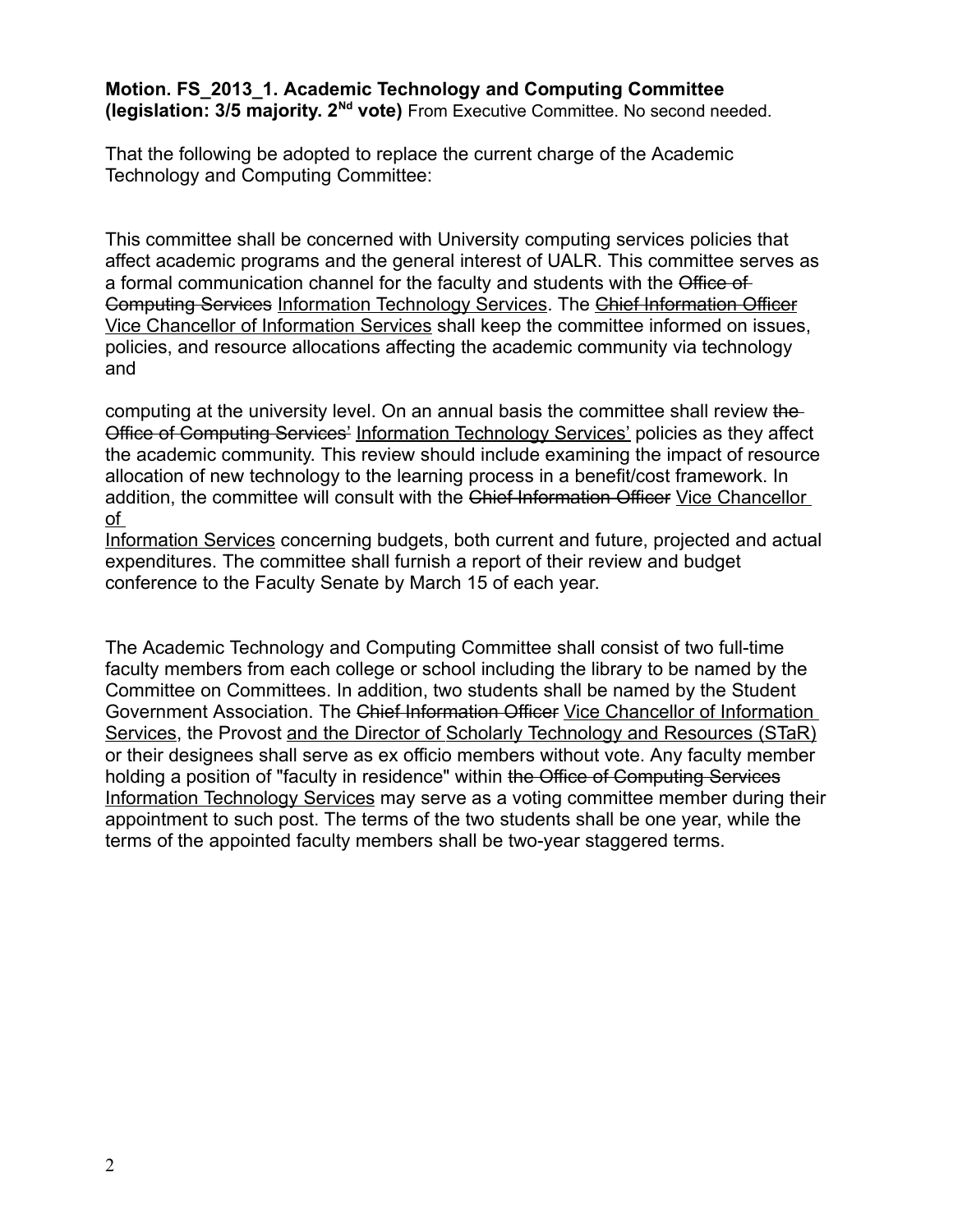# **Motion: FS\_2013\_2. Council on Core Curriculum and Policies (legislation: 3/5 majority. 2Nd vote)** From Executive Committee. No second needed.

To accept the following definition for the Council on Core Curriculum and Policies and institute this Council as one of the UALR Faculty Senate and to modify the charge of undergraduate council:

# "Council on Core Curriculum and Policies Elected Council of the Senate

On behalf of the Faculty Senate, and subject to that body's authority, the Council on Core Curriculum and Policies shall maintain criteria and approve courses for inclusion and retention in the UALR Core Curriculum (Standard Core and College Cores). The Council on Core Curriculum and Policies shall report all of its actions promptly to the faculty.

In reviewing curriculum matters, the Council on Core Curriculum and Policies shall consider current policies and criteria of the U of A System and the Arkansas Board of Higher Education.

In academic units (programs, departments, schools, colleges) proposals for requests for course inclusion of new courses in the UALR Core will be routed through program, department, school, college curriculum committees and to the Undergraduate Council before being sent to the Council on Core Curriculum and Policies. Recommendations of the Council on Core Curriculum and Policies are subject to review by the Faculty Senate following an unsuccessful resubmission and appeal by the authors within 10 business days of the notification of the Council on Core Curriculum and Policies's decision to the Faculty Senate Executive Committee. Proposals not reviewed by the Faculty Senate or having passed Faculty Senate review shall be routed to the vice chancellor and provost and the chancellor.

The Council on Core Curriculum and Policies shall be composed of two voting representatives from each College with undergraduate program(s). Council on Core Curriculum and Policies terms will be for three (3) years. Members may serve two consecutive terms. Individuals may be re-elected to serve after not serving for at least two (2) years. Two (2) students shall serve as voting members of the Council on Core Curriculum and Policies on policy matters, but will not vote on course decisions. Elected representatives in the Student Senate are eligible to serve as student members of the Council on Core Curriculum and Policies and will have 1-year terms."

and to modify the authority of the Undergraduate Council as follows:

**"Undergraduate Council:** On behalf of the Faculty Senate, and subject to that body's authority, the UALR Undergraduate Council shall review, interpret, and recommend action on all general undergraduate academic policies except for the duties delegated to the Council on Core Curriculum and Policies; it shall review and recommend approval or disapproval of curriculum proposals and degree programs. The council shall report all of its actions promptly to the faculty."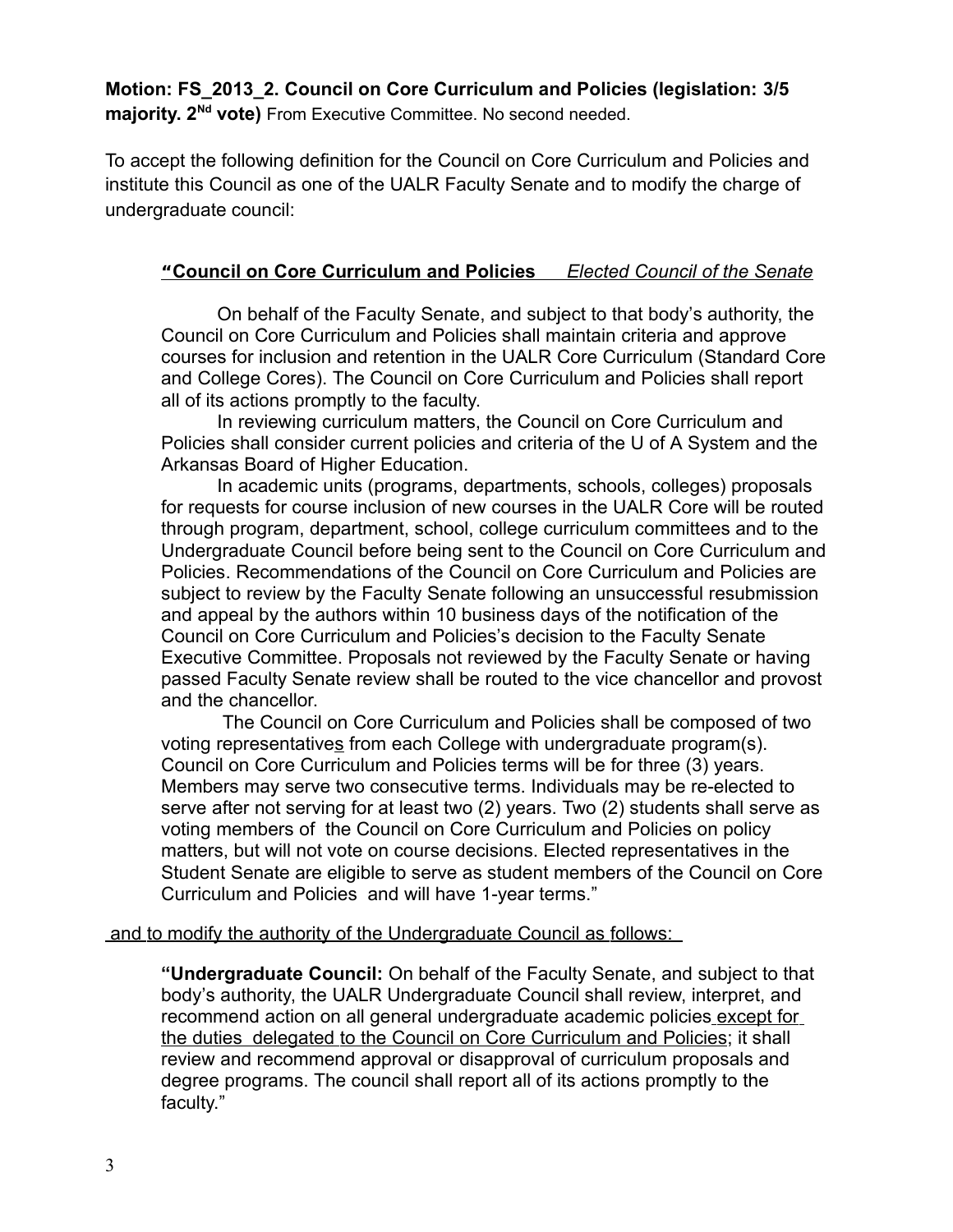# **Motion: FS\_2013\_3. Modifications to Admission Policy (Legislation: Majority vote**

**at one meeting)** From Senator Pete Tschumi, Elizabeth Pierce (chair of Admission and Transfer Credit Committee), and Daryl Rice (Associate Vice Chancellor for Academic Affairs).

That the admission requirements for first-time entering freshmen shall be as follows:

## **Admission of First-time Entering Freshmen**

Applicants who present a high school diploma with the following academic qualifications will be automatically receive unconditional admission admitted:

Successful completion of the high school college preparatory core in effect at the time of graduation from high school (the current core is shown below), plus one of the following:

- Successful completion of the high school college preparatory core shown below ineffect at the time of graduation from high school
- A cumulative high school grade-point average of 2.5 on a 4.0 scale
- An ACT composite score of 19 or higher (References to the ACT composite score always include equivalent standards) 21 or a combined verbal/math SAT I score of at least 990.

Students who receive a GED or are graduates of home schooling are unconditionally automatically admitted if they have an ACT composite score of 19 or higher 21 or a combinedverbal/math SAT I score of at least 990.

Applicants who do not receive unconditional admission will be considered for conditional admission. Applicants with a high school diploma, GED or graduates of home schooling who present one of the following academic qualifications will be automatically receive conditional admission:

- An ACT composite score of 18 or higher or
- An ACT composite score of at least 15 plus a cumulative high school grade-point average of 2.6 on a 4.0 scale or
- ACT composite score of at least 15 plus 5 or fewer D's and F's in college preparatory courses

Students wishing an early admission decision using  $6<sup>th</sup>$  semester transcripts will be admitted with the expectation of continued academic success in high school. Students admitted by early decision will be given preferential treatment for housing and registration.

## **Admission of Freshmen Transfer Students**

Freshmen Transfer Students are students with fewer than 12 acceptable transfer credits from another college or university. These students will be admitted if they are in good standing at the college or university they are currently attending and meet the admission standards for first-time entering freshmen.

Students who do not meet our admission requirements are encouraged to apply and will be reviewed for possible admission. Any applicant whose admission is denied or deferred may, with the submission of additional information, request reconsideration. A student who is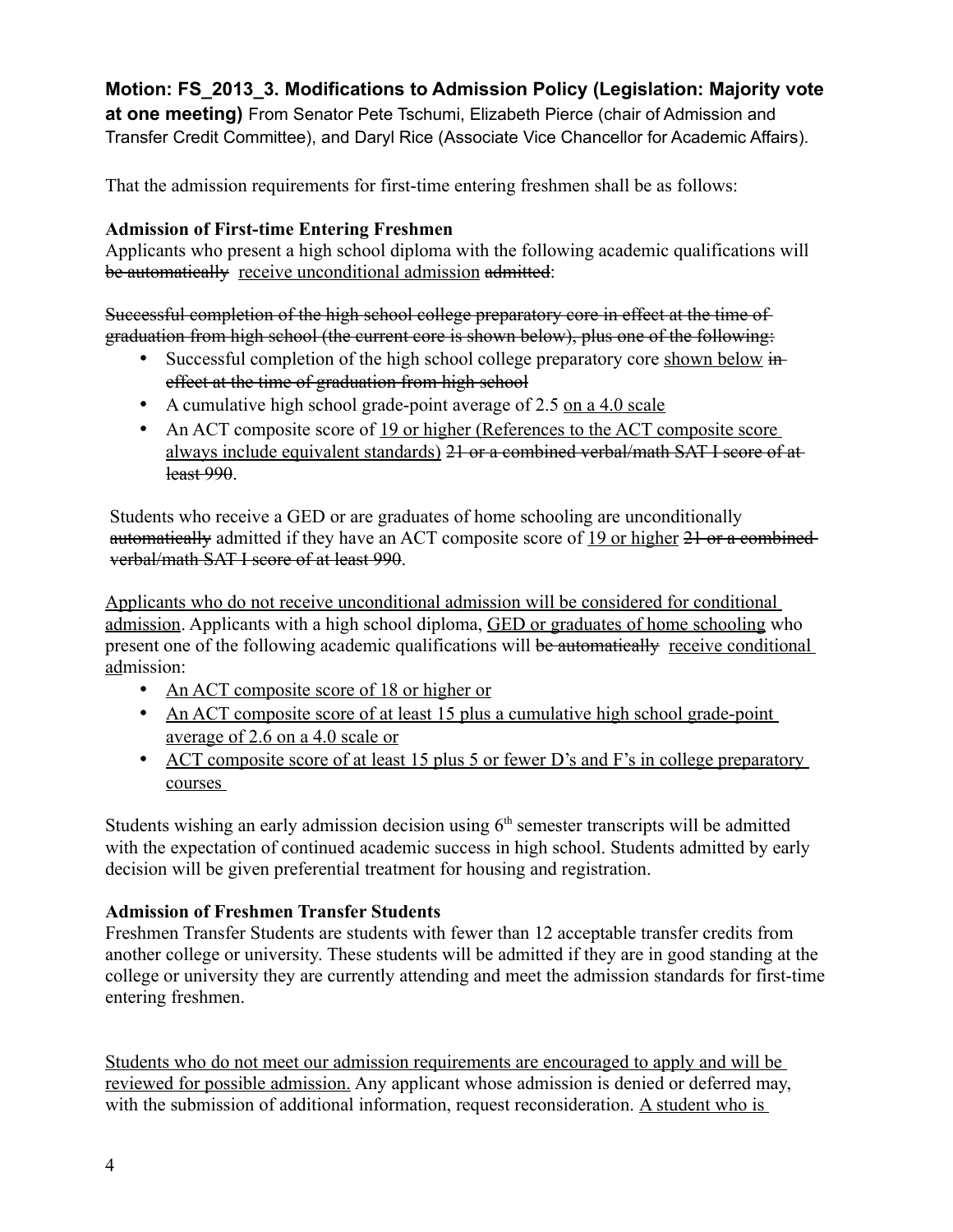admitted without meeting the unconditional or conditional criteria will receive a conditionalprep classification.

The academic qualifications of all other applicants will be individually reviewed by the Admissions and Transfer of Credit Committee, with attention to those factors that indicate the applicant has the ability and motivation to carn the grades required for satisfactory academicprogress and eventual graduation. Such factors include but are not limited to high school grades with particular focus on the college preparatory core courses and grades in them below C, the academic rigor of the high school courses, success in AP courses and International Baccalaureate courses, and standardized test scores. Based upon this review, the Committee may admit, defer or deny admission to the applicant.

## **College Preparatory Core**

To be automatically admitted as a freshman, students need to complete a minimum of 16 high school units (year-long classes) in the following areas:

English—4 units (Four units with emphasis on writing skills, not to include courses in oral communications, journalism, drama or debate.)

Natural Sciences—3 units (Three units, with laboratories, chosen from Physical Science, Biology, Chemistry, or Physics. Only one unit may come from a Life Science.)

Mathematics—4 units (Four units including Algebra I and II, Geometry, and an advanced math course. It is strongly recommended that students take a math course during their senior year*.*) Social Studies—3 units (Three units, including one of American History (does not include Contemporary American History), one of World History (not to include World Cultures, World Geography, or Global Studies), and at least one-half unit of Civics or American Government (not to include courses in practical arts).)

Electives—2 units (To be chosen from English, foreign languages, oral communications, mathematics, computer science, natural sciences, (pre) engineering, and social studies. As you choose your electives, residents of Arkansas please remember that to be eligible for such scholarships as the Arkansas Department of Higher Education's Academic Challenge-Scholarship or the Federal Academic Competitiveness Grant, students must have 2 years of the same foreign language.)

Total—16 units

*Commentary: In December of 2006 UALR switched from open admissions to selective admissions as the result of legislation of the Faculty Senate. Motions FS\_2013\_3 and FS\_2013\_5 modify the two motions from December, 2006. This legislation was the product of extensive discussions of an ad-hoc committee lead by Chancellor Anderson. The committee involved administration and staff with responsibilities in this area plus any faculty interested in the issue. The committee looked at other universities, built a database using our own students, and did statistical analysis using the database. From this process we developed criteria for evaluating possible admission standards and eventually selected a standard to implement. At the time other public universities in the state published a standard for automatic admission but had a second hidden standard that was actually used to determine admissions as basically a public relations strategy. We copied this strategy. In the fall of 2009, what was basically the same ad-hoc committee reviewed the standard and decide to raise the standard. This decision was adopted by the Admission and Transfer Credit Committee in November of 2009. We still use this standard today.*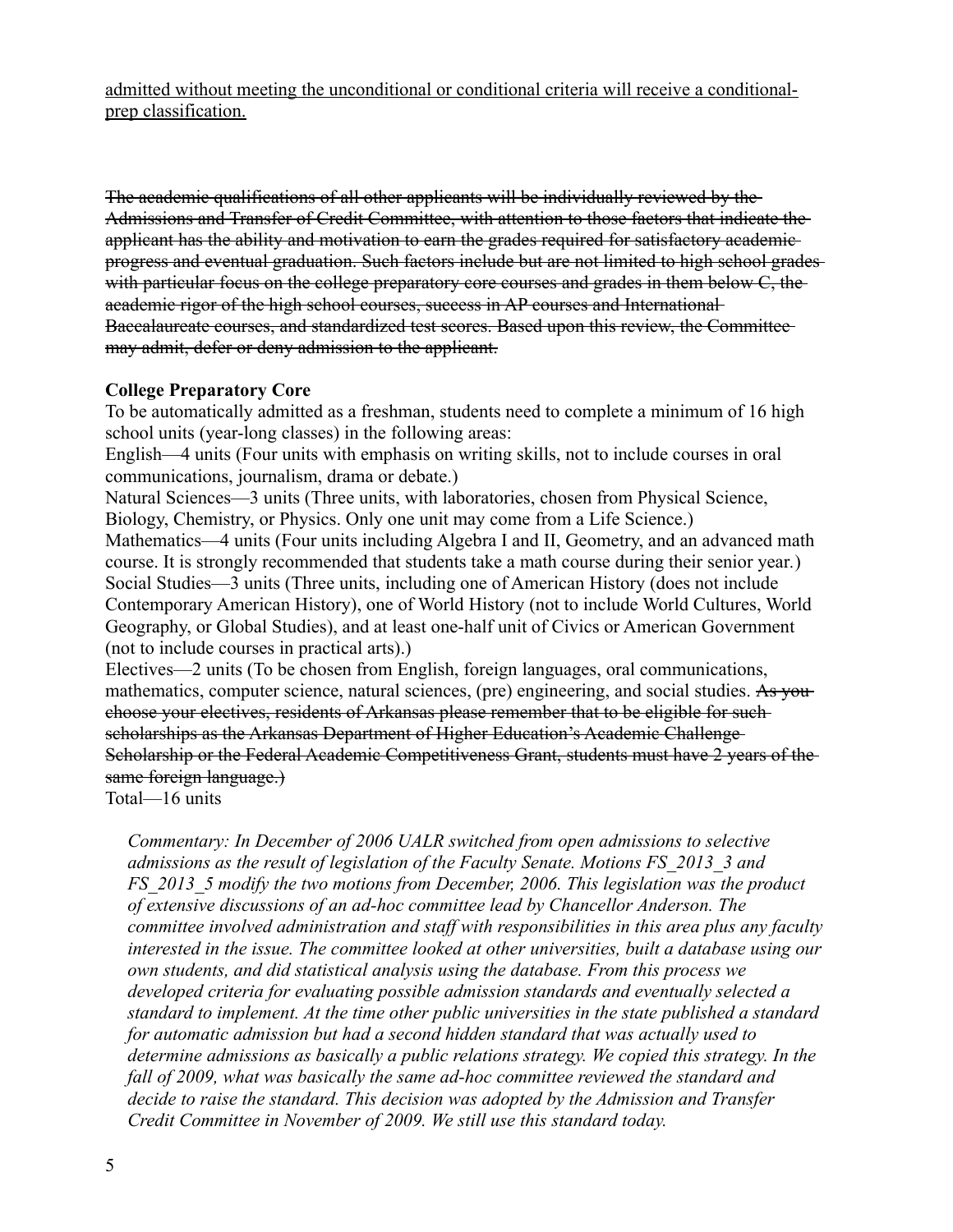*One of the side effects of Act 1184 is that this strategy of having a hidden standard is no longer as viable. In addition our recruitment people would prefer that we openly describe our admission standards. Act 1184 requires public universities to place students in one of three categories of unconditional, conditional, or conditional-prep. This motion and motion FS\_2013\_4 together meet the requirements of Act 1184 plus make our admission standards visible.*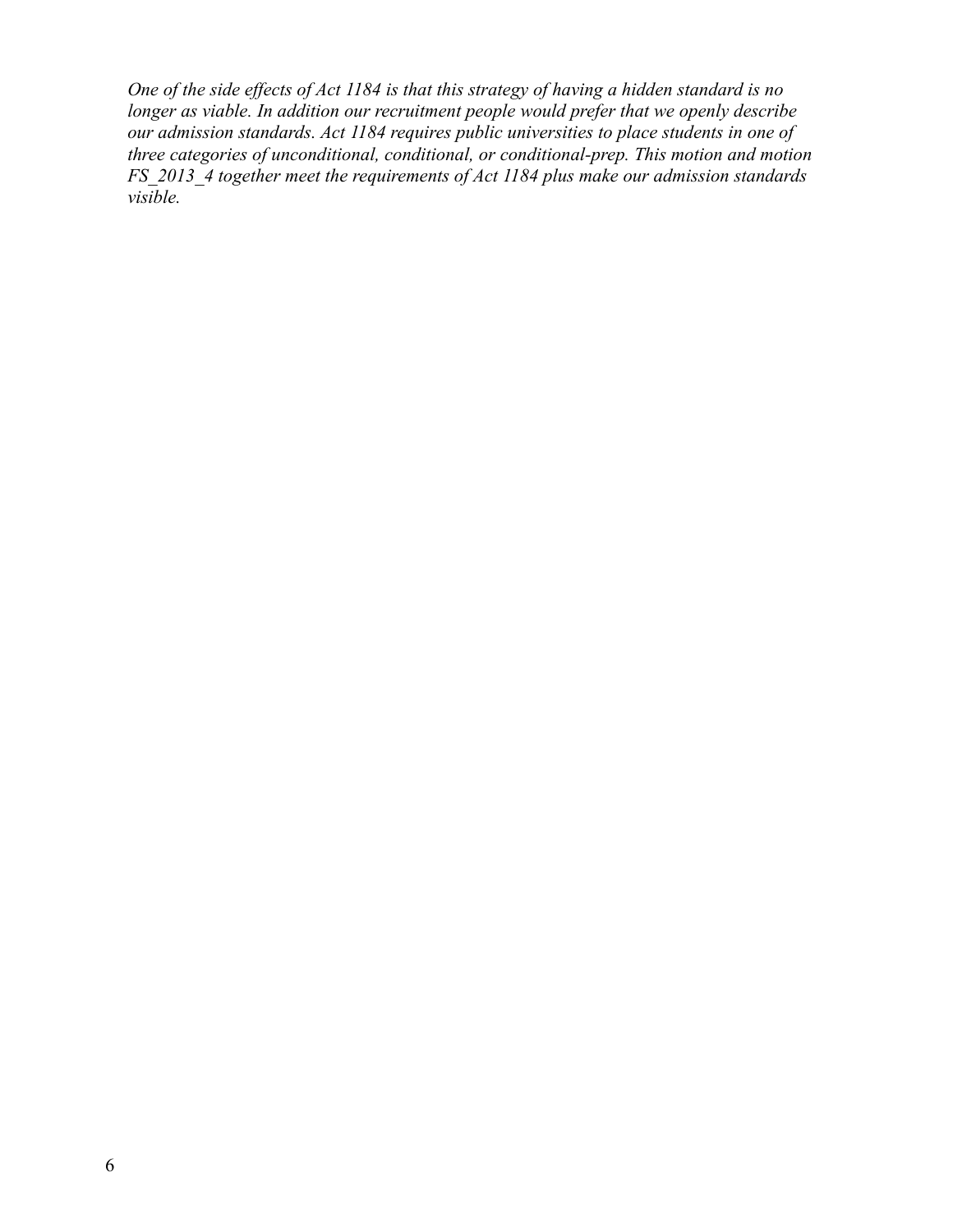**Motion FS\_2013\_4. Conditional and Conditional-Prep Category (Legislation. Requires majority vote at one meeting.)** From Senator Pete Tschumi, Elizabeth Pierce (chair of Admission and Transfer Credit Committee), and Daryl Rice (Associate Vice Chancellor for Academic Affairs).

That students admitted as conditional or conditional-prep shall be required to meet the following:

#### **Conditional Students**

Students admitted on Conditional Admission must complete 12 hours of core academic courses with a cumulative GPA of 2.0 and any necessary developmental work within the first 30 semester hours. Failure to complete the Conditional Admission requirements will result in an academic review and recommendations for the student's ability to continue studies at UALR.

## **Conditional-prep Students**

Students admitted on Conditional-prep Admission must do the following:

- 1. Participate in the Collegiate Success Program
- 2. Sign an enrollment agreement that outlines the requirements of satisfactory progress and continued enrollment, including an individualized degree plan signed by the student and the student's academic advisor
- 3. Enroll in a First Year Colloquium course
- 4. Complete any necessary remedial/developmental courses during the first 30 semester credit hours

Failure to complete the Conditional-prep Admission requirements will result in an academic review and recommendations for the student's ability to continue studies at UALR.

*Commentary: Act 1184 requires that students in the conditional and conditional-prep categories meet certain requirements. This motion fulfills the law's requirements.*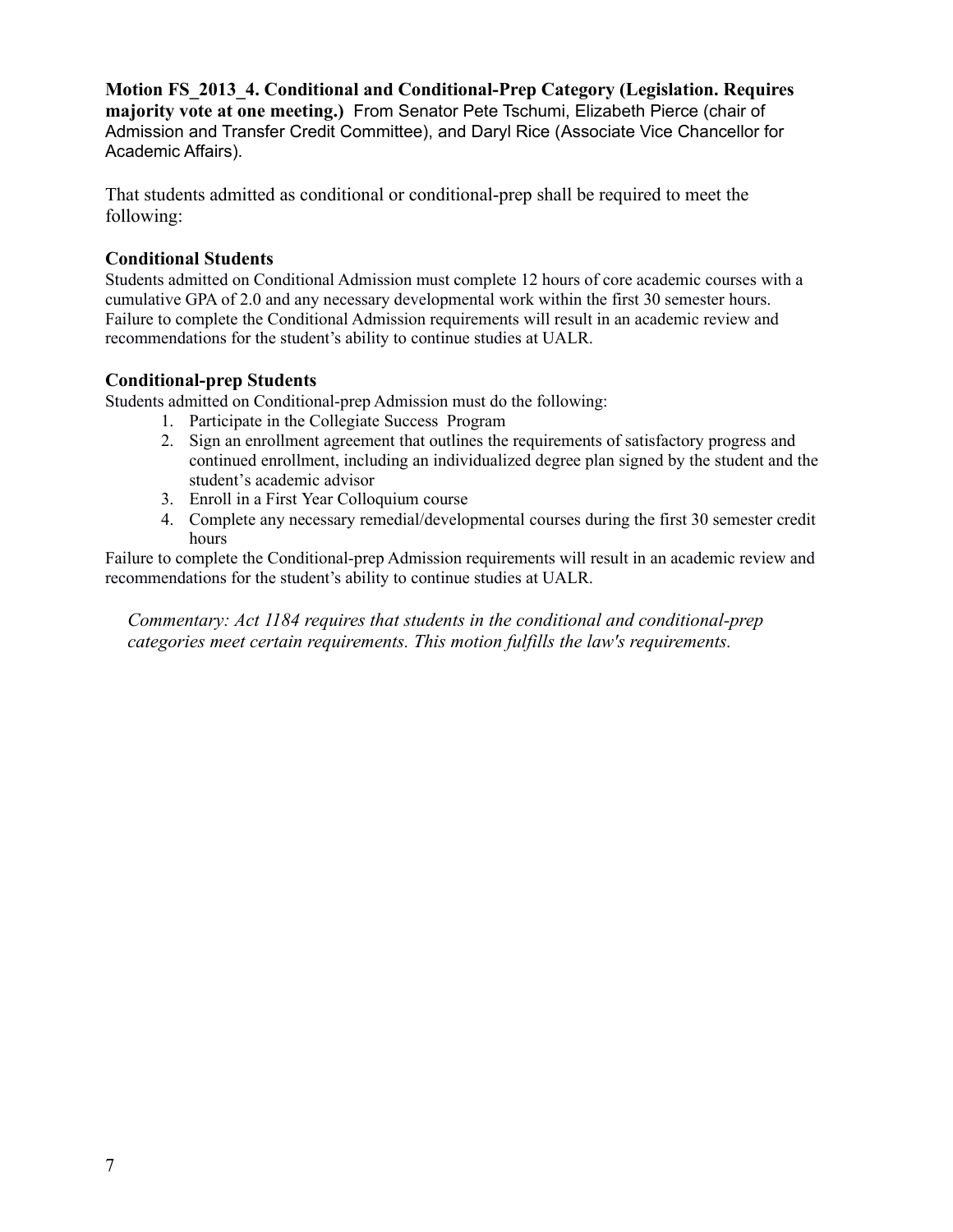**Motion FS\_2013\_5. Admission Decisions (Legislation. Requires majority vote at one meeting.)** From Senator Pete Tschumi, Elizabeth Pierce (chair of Admission and Transfer Credit Committee), and Daryl Rice (Associate Vice Chancellor for Academic Affairs).

That the following authorization and guidance be provided for admission decisions:

For early admission decisions the following rules apply in the conditional category:

• Any applicant currently in high school with a  $7<sup>th</sup>$  semester high school transcript will be admitted upon meeting one of the following criteria:

 An ACT composite score of at least 15 plus a 2.60 high school grade point average or 18 or higher on the ACT composite or An ACT composite score of at least 15 plus 4 or fewer D's and F's in college preparatory courses

• Any applicant with a 6<sup>th</sup> semester high school transcript will be admitted upon meeting one of the following criteria:

 An ACT composite score of at least 15 plus a 2.60 high school grade point average or 18 or higher on the ACT composite or An ACT composite score of at least 15 plus 3 or fewer D's and F's in college preparatory courses

- Applicants with a GED will be admitted upon meeting one of the following criteria: They have an ACT composite score of at least 15 plus a  $6<sup>th</sup>$  semester or  $7<sup>th</sup>$  semester high school transcript with a 2.6 high school grade point average or they have 18 or higher on the ACT composite.
- Applicants, who have been home schooled, will be admitted upon meeting the following criteria: 18 or higher on the ACT composite.

In addition, all applicants may take the COMPASS tests and be admitted upon making acceptable scores whenever the Director of testing determines that circumstances warrant its use as a alternative.

In the case of appeals of admission decisions, That the following authorization and guidance is be provided for admission decisions to the Admissions and Transfer Credit Committee:

In determining the admissibility of freshmen applicants not qualifying for automaticunconditional or conditional admission, the Admission and Transfer Credit Committee shall focus on those factors that indicate an applicant has the ability and motivation to earn the grades required for satisfactory academic progress and eventual graduation. Such factors include but are not limited to high school grades with particular focus on the college preparatory core courses and grades in them below C, the academic rigor of the high school courses, success in AP courses and International Baccalaureate courses, and standardized test scores. Inimplementing policies and establishing guidelines, the Admission and Transfer Credit Committee shall work with the administration and the Executive Committee of the Faculty Senate to ensure that decisions are consistent with and achieve a balance with the goals and-